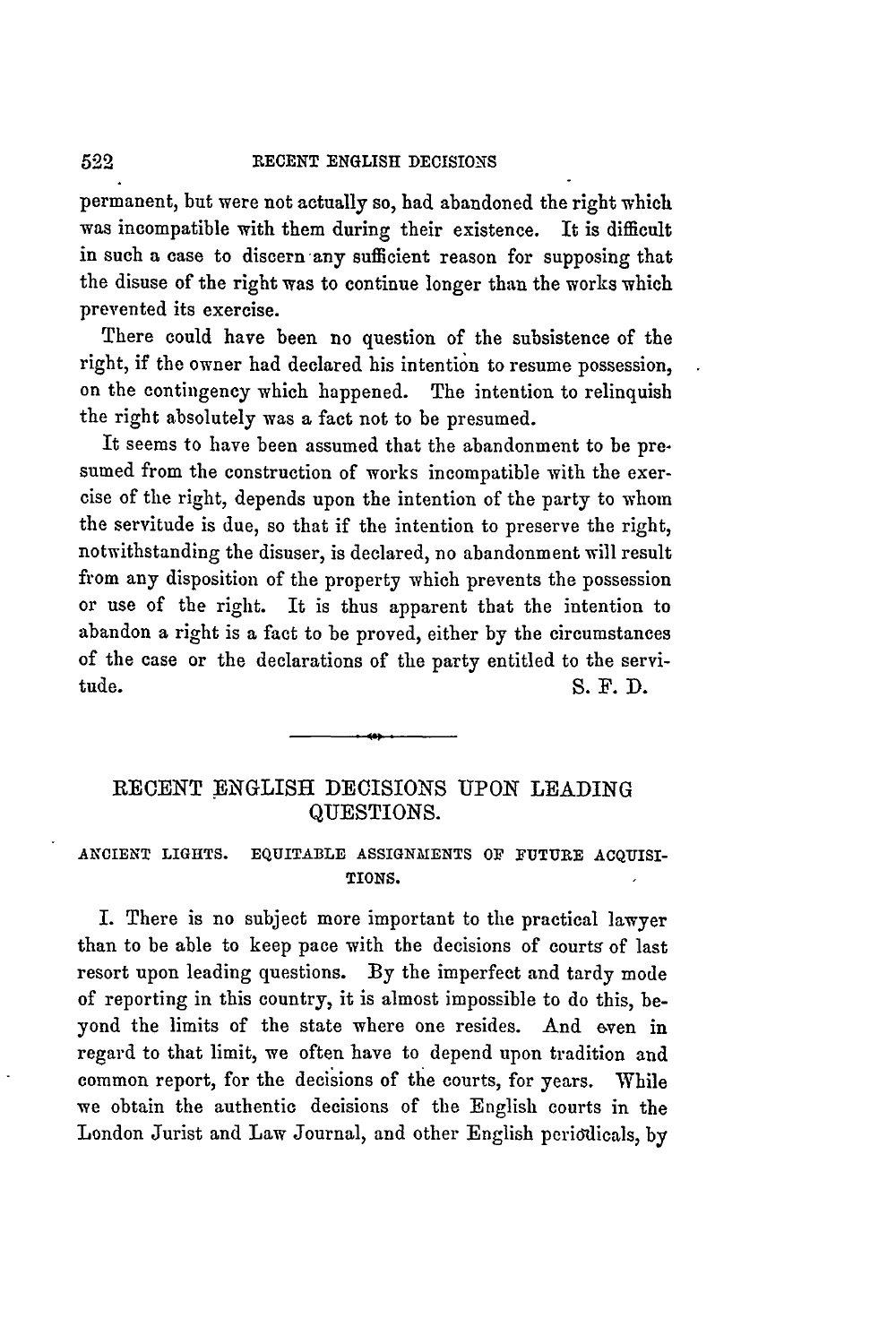every new arrival by steamers, brought down within a few weeks, at most, we often have to wait as many years for the only reliable reports of the American states. This defect is in part suppliedby the early publication of select opinions of the judges in the Law Journals, and to some extent, and in an imperfect manner, **by** brief notes of cases, which in general afford but a poor guide to the real matter of the decisions themselves.

And in regard to the English cases, it is impracticable to afford them, in the American Law Journals, or in any other way, in such a form as to render them accessible to the great mass of the profession, until the appearance of the republication of tthe regular volumes of reports. To supply this defect in part we shall give, occasionally, the brief abstract of the English decisions upon Leading Questions, which is, after all, the most reliable guide we can have towards maintaining the just equilibrium of the advancing and varying progression of the principles of the common law, and of equity jurisprudence.

IL Within the last few months the English courts have been very much occupied by questions of ancient lights.

1. It seems to have been the early practice in the English courts to treat ancient lights as dating from the earliest limit of prescription, *-* during time whereof the memory of man runneth not to the contrary **;"** or from the time of Richard I. There are many evidences of this rule in the early cases, and the forms of declarations contained an allegation to that effect: *Aldred's Case,* 9 Co. Rep. fo. 57. And in *Bury* vs. *Pope*, Cro. Eliz. 118, it seems, from the opinions of the judges, that at that period, *thirty* or *forty* years was not a sufficient term to give windows the character of ancient lights. See also *1osewell vs.* **Pryor,** 2 Salk. R. 459, s. **c.** 12 Mod. R. 215, where it seems to be required that some equivalent averment to the existence of the plaintiff's lights,  $\cdot$  time out of mind," must be found in the declaration.

2. There seems no doubt that as early as the English Revolution, window lights which had become established by the legal time of prescription were entitled to be protected against obstruction: **3** Kent Com. 448; *J <sup>T</sup> illers* vs. *Ball,* 1 Show. **7;** *Palmer* vs.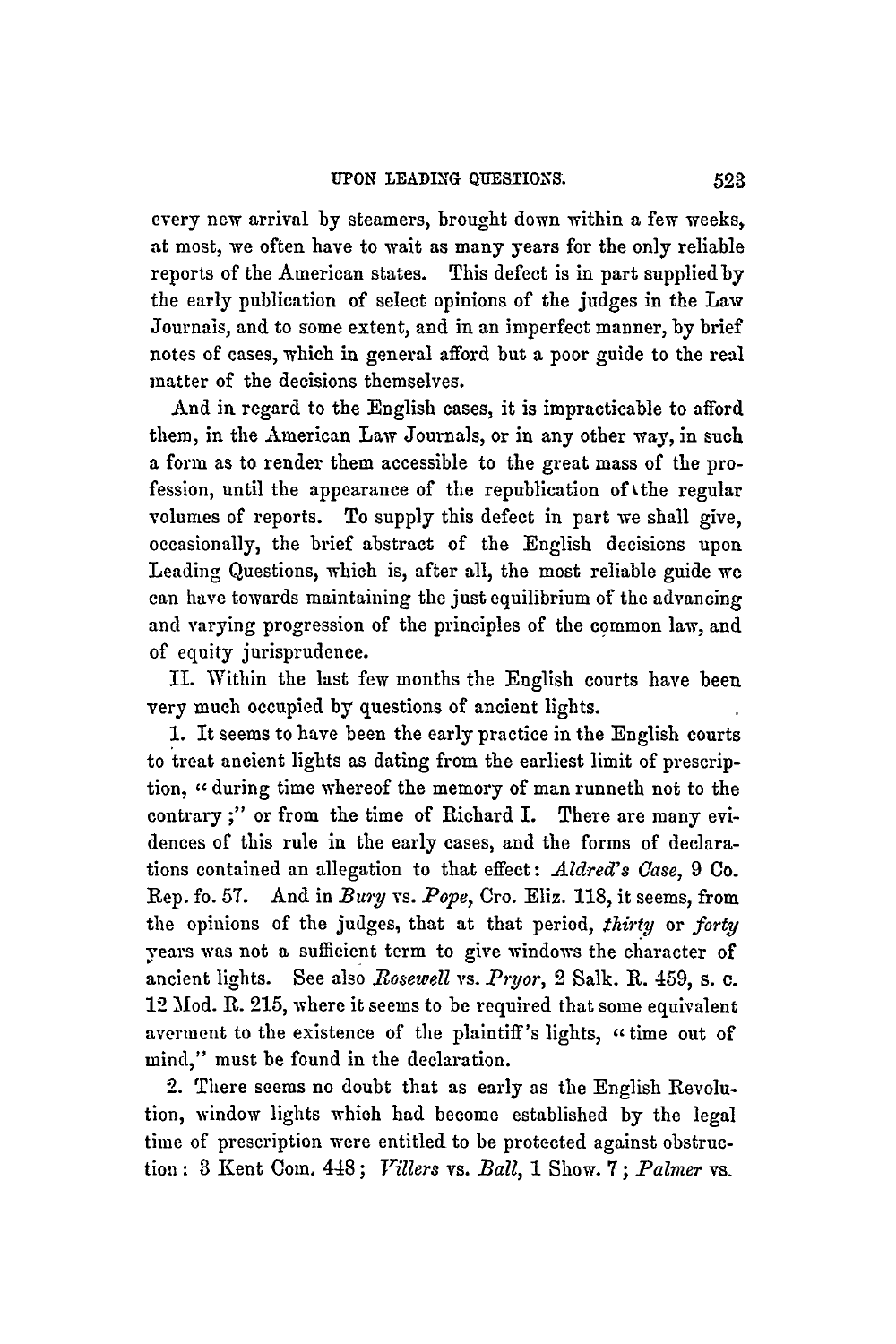*Fletcher,* 1 Lev. 122. And in modern times the period of prescription has been limited to twenty years, in regard to light and other incorporeal hereditaments: 3 Kent Com. 448 ; WILMOT, J., 1761, in *Lewis* vs. *Price,* 2 Saund. R. (Williams' ed.) 175, n. a, b, c. In *Daieet* vs. *North*, 11 East 371, it was held that twenty years' uninterrupted possession of window lights was sufficient ground from which a jury might presume a grant or covenant, provided the landlord had knowledge of the facts as well as his tenant.

**3.** But of late the most serious questions have arisen in regard to the rights of the respective parties, where the owner of these ancient lights, for his own accommodation, assumes to alter or enlarge the same. What course shall the adjoining owner pursue to prevent such altered lights acquiring the character of ancient lights? This question arose in *Renshaw* vs. *Bean*, 16 Jur. 814; s. c. 10 Eng. L. & **Eq. R.** 417. And after very elaborate argument, and an *advisare vult,* on the part of the court, it was decided, in an elaborate judgment by Lord CAMPBELL, **Ch. J.,** with whom JJ. **PATTESON, WIGIITMAN** and COLERIDGE concurred, that where a party who had the right to access of the light and air through certain ancient windows, makes an alteration in the size of ihe windows, so as to exceed the limits of his ancient right, he thereby acquires nothing in addition to his former right; and if the excess cannot be obstructed by his neighbor in the exercise of his lawful rights on his own land, without at the same time obstructing the ancient right, such party must be considered as having by his own act suspended and lost for the time his former right. It was here doubted whether the ancient right was entirely destroyed by the alteration. And similar doubts are suggested in other and more recent English cases: *Wilson* vs. *Townend,* 6 Jur. *N.* **S.** 1109; s. *c.* 1 Drew. & **S.** 324, **380;** *Hutelinson* vs. *Copestake,* 8 **C.** B. **N.** S. 102; 9 Id. 863; *Binsk* vs. *Pash,* 11 Id. 824.

But in the case of *Jones* vs. *Taplivg,* 8 Jur. *N.* S. **333,** which was heard in the Common Pleas in January 1862, before four Judges, this question was distinctly raised, and the Chief Justice and WILLIAMS, J., were of opinion that the putting out new and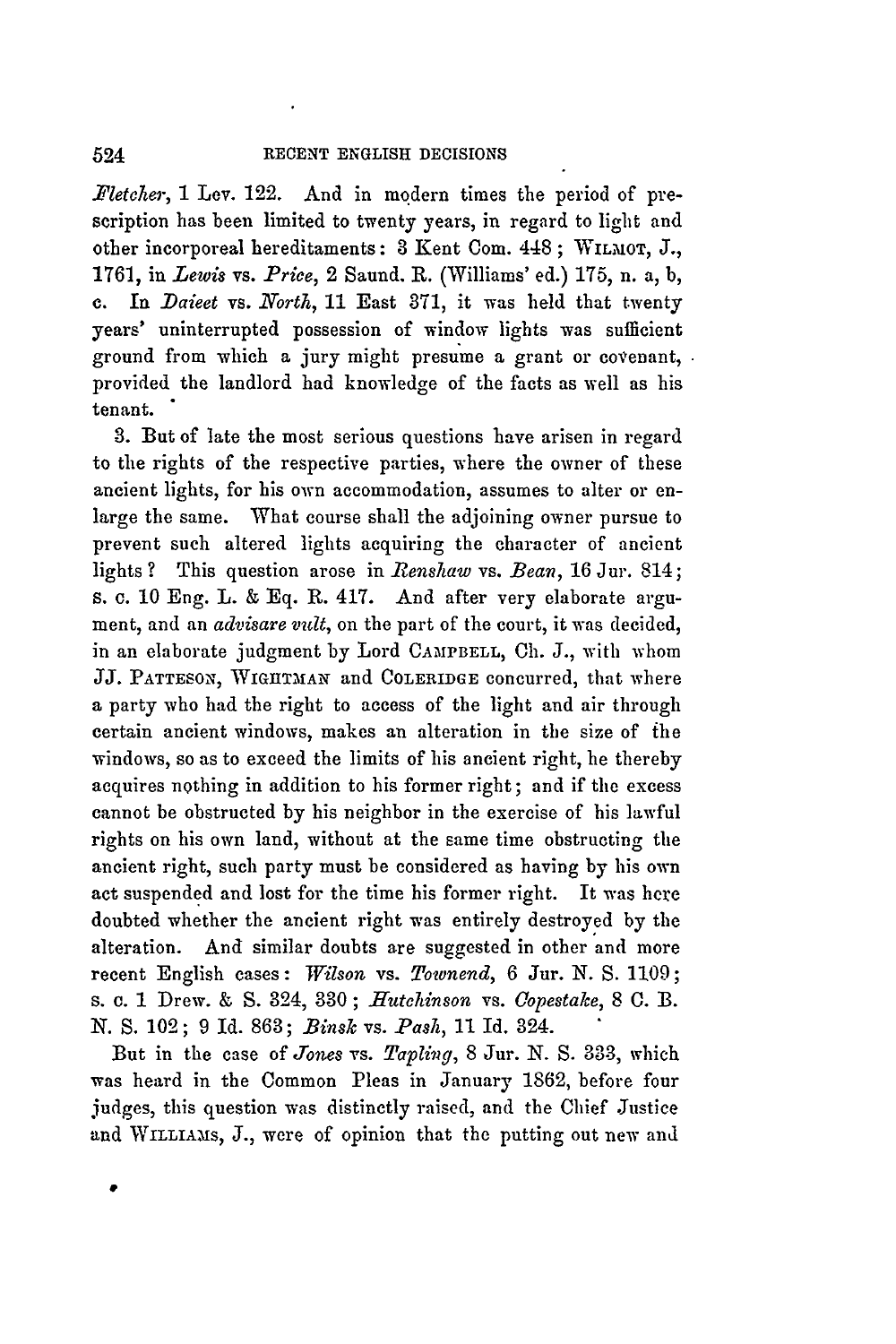enlarging old windows, is not an abandonment of the right, but that on the dominant owner replacing his windows in their original state, the servient owner is bound to take down his wall, or whatever other obstruction he may have erected ; and that its having been erected in a perinanent manner did not afford a reason for keeping it up. While BYLES, J., held that the wall having been rightfully erected, the servient owner could not be called upon to remove it, because the dominant owner had seen fit to abandon his illegal claim. And **KEATING,** J., held that the dominant owner, by omitting an illegal claim, must be regarded as having abandoned his legal claim, in such a manner that he could not reassert it. The court being equally divided in opinion, the junior judge, KEATING, withdrew his opinion, and judgment passed for the plaintiff, that a writ of error might be brought- in the Exchequer Chamber, where the case was heard, in July last, and reported in the May 9th number of the London Jurist. It was decided in the Exchequer Chamber, **by** four judges against two, POLLOCK, **C.** B., and MARTIN, B., dissenting, that where the owner of the dominant tenement has opened 'new lights in his house, in such mode that the owner of the servient tenement cannot prevent the right to the **new** lights attaching, and being gained as against himself, without obstructing the old lights, he is allowed to obstruct and excused from obstructing the old lights, so long as, and to such an extent as is necessary for him to do in order to prevent the attempted usurpation of the right to the new lights. But if the servient owner keeps up the obstruction, after the windows of the dominant owner are restored to their original state, he is liable as occupier of the land for maintaining an obstruction to the lights of his neighbor. These views, and the opposite, by the dissenting members of the court, are maintained in most elaborate opinions, reviewing the course of decision from the earliest period. All the judges concurred in the soundness of the decision of *Benslaw* vs. *Bean,* except **BLACKBURN,** J., and BRAMWELL B., who held the opposite view, in opinions which the London Jurist characterizes as "being rather long than luminous."

This must be regarded as settling the law in England, for the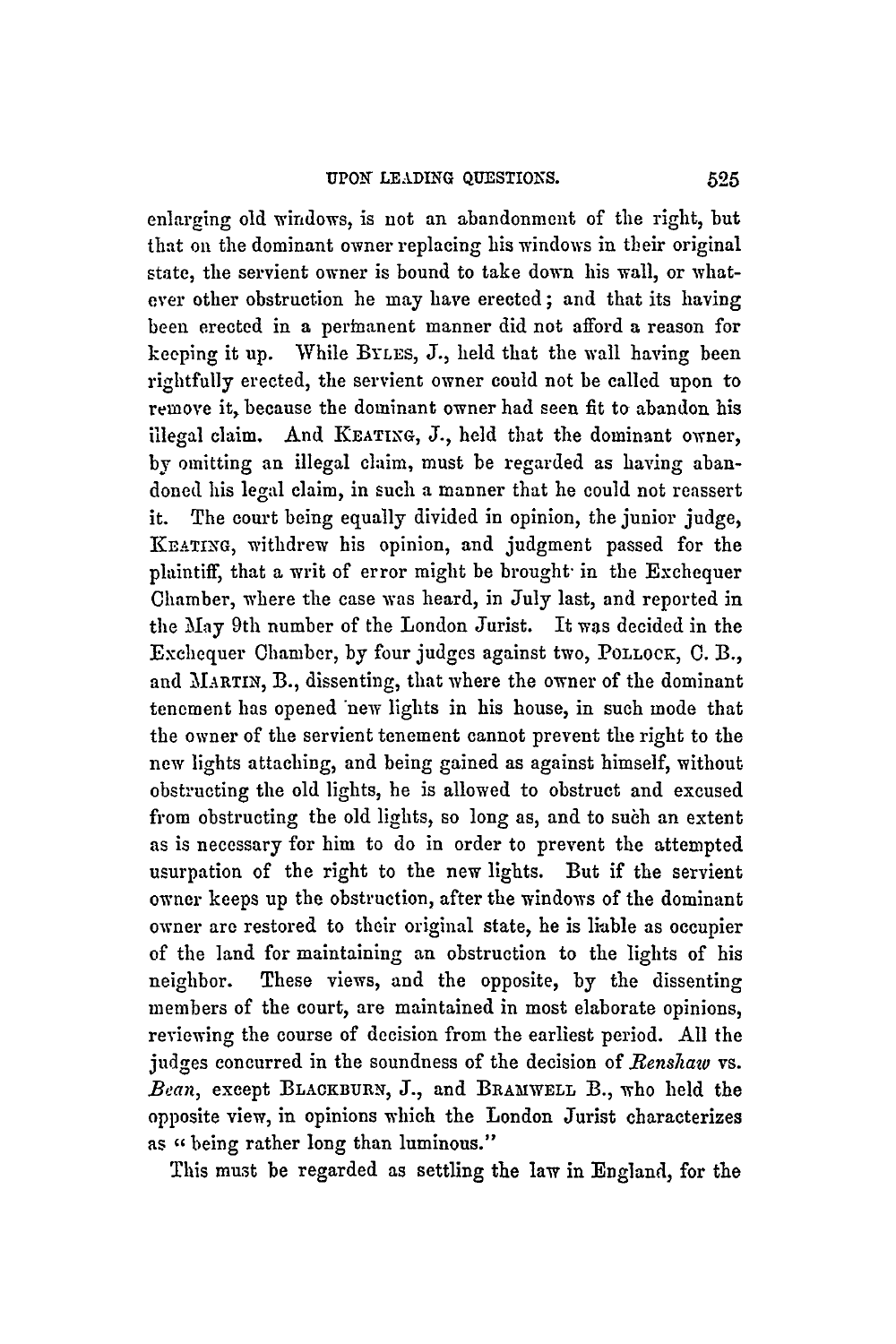**RECENT ENGLISH DECISIONS**

present at least, unless the case should be carried into the House of Lords, of which we hear no intimation, and which we infer is not to be done. We must say, that to us, the opinion of the dissenting judges, both upon the ground that the assertion of an illegal claim must be regarded as an effectual estoppel upon the dominant owner afterwards reasserting his former legal claim ; and also, that however this may be, it is certain that the servient owner having lawfully erected a permanent obstruction to the illegal assertion of claim, is not compellable to remove it, upon the dominant owner withdrawing his claim within legal limits, is more in consonance with equal moral justice, and also with legal principles as applicable to the acts of the several parties, than the opinions of the majority of the court of error. We trust the question may speedily be brought to the determination of the court of last resort, and that the judgment of the Exchequer Chamber will be reversed.

We are not aware that this precise question has arisen in this country, and we do not apprehend, if it should arise, that it would receive the same favorable consideration in behalf of the dominant owner, attempting to enlarge his rights by usurpation, as already stated. It is apparent, from a careful examination of the American cases, that there exists throughout the American States a very decided disposition to reject the doctrine of the English courts in favor of ancient lights. These will be found carefully analyzed in Professor Washburn's late work upon Easements and Servitudes, pp. 498-505.

In Massachusetts the last vestige of the English rule was abandoned in *Carrigg* vs. *Dee,* 14 Gray **583** ; see also *Rogers* vs. *Swain,* 10 Id. ; *Collier* vs. *Price,* **7 Id.** 18 *; Fifty] Associates* vs. *Tudor,* 6 Id. **255** ; *Johnson vs. Jordan,* 2 Met. 284; *Atkins* vs. *Chilson,* 7 Id. 898, 403.

In New York the same course of decision has been followed through a long succession of. years: *.Mahan* vs. *Brown,* **13** Wend. 261, **263;** *Banks* vs. *American Tract Society,* 4 Sandf. **Ch.** 488; *Parker* vs. *PLote,* 19 Wend. **309** ; *Nyers* vs. *Gemel,* **10** Barb. **537.** See also *Radcliff* vs. *Mayor, &c.,* 4 Comst. 195, 200. And this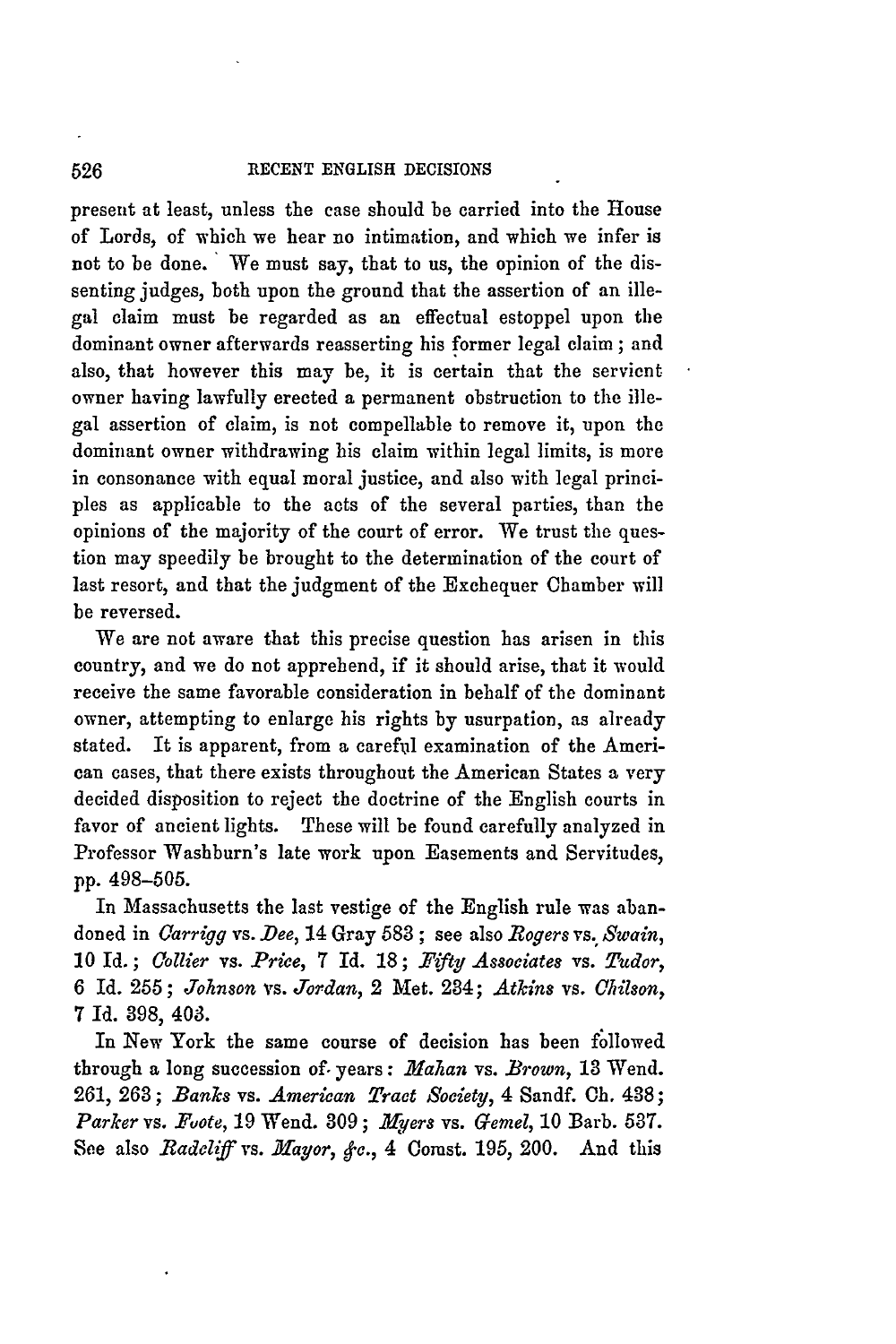### **UPON LEADING QUESTIONS.**

course of decision has been adopted in Maine : *Pierre* vs. *Fernald,* 26 Me. R. 436; and in Maryland, in *Cherry* vs. *Stein,* **11** Md. **R. 1,** overruling a former case in that state ; and in *Raverstick* vs. *Sipe,* **33** Penna. St. **R.** 868, 371, following in the wake of former cases in that state; and in South Carolina, in *Napier* vs. *Bulwin*-*Ide,* **5** Rich. **311,** overruling *Mcready* vs. *Thomson,* Dudley **131.**

Many of the other American States adhere to the rule of the English law upon this subject, which consideration, and the further one that the same rule in regard to claiming beyond the rights of the dominant owner, will apply to water rights, and other easements, as well as to that of ancient lights, will be a sufficient apology for this extended notice of the cases, upon the points which we have discussed.

III. The subject of the assignment of non-existing property, in equity, is one of great interest in these active commercial times. The assignment of future acquisitions will not become operative at law: *Robinson* vs. *JTacdonnel,* 5 Maul. **&** Sel. **228.** But in equity it is settled, by a long course of decisions, that such an assignment is perfectly valid and 'effectual, if made upon a valuable consideration : *Curtis* vs. *Auber,* 1 Jac. & W. **526** ; *Douglas* vs. *Russell, 4* Sim. 524; s. c. 1 My. & K. 488; *Langton vs. Horton*, 3 Beavan 464; **1** Hare 549; *Lindsay* vs. *Gibbs,* 22 Beavan 522.

This subject came under consideration, in the recent case of *Hoiroyd* vs. *JIarshall,* 9 Jur. N. S. 213, which was decided in August last. The question arose between a mortgagee of machinery in a mill or manufactory and a levying creditor. The mortgage was by the terms of the deed to be operative upon "all machinery, implements, and things which during the continuance of the security, should be fixed or placed in or about the mill and buildings, in addition to or substitution for the premises, or any part thereof." The assignment was made for the security of  $£5000$ , with the right of possession in the assignor or mortgagor until demand of payment and his default in meeting the same, and then for the mortgagee to sell and raise the sum for which the security was given. The schedule contained specified articles, and all other machinery, &c., then and thereafter in the mill. The